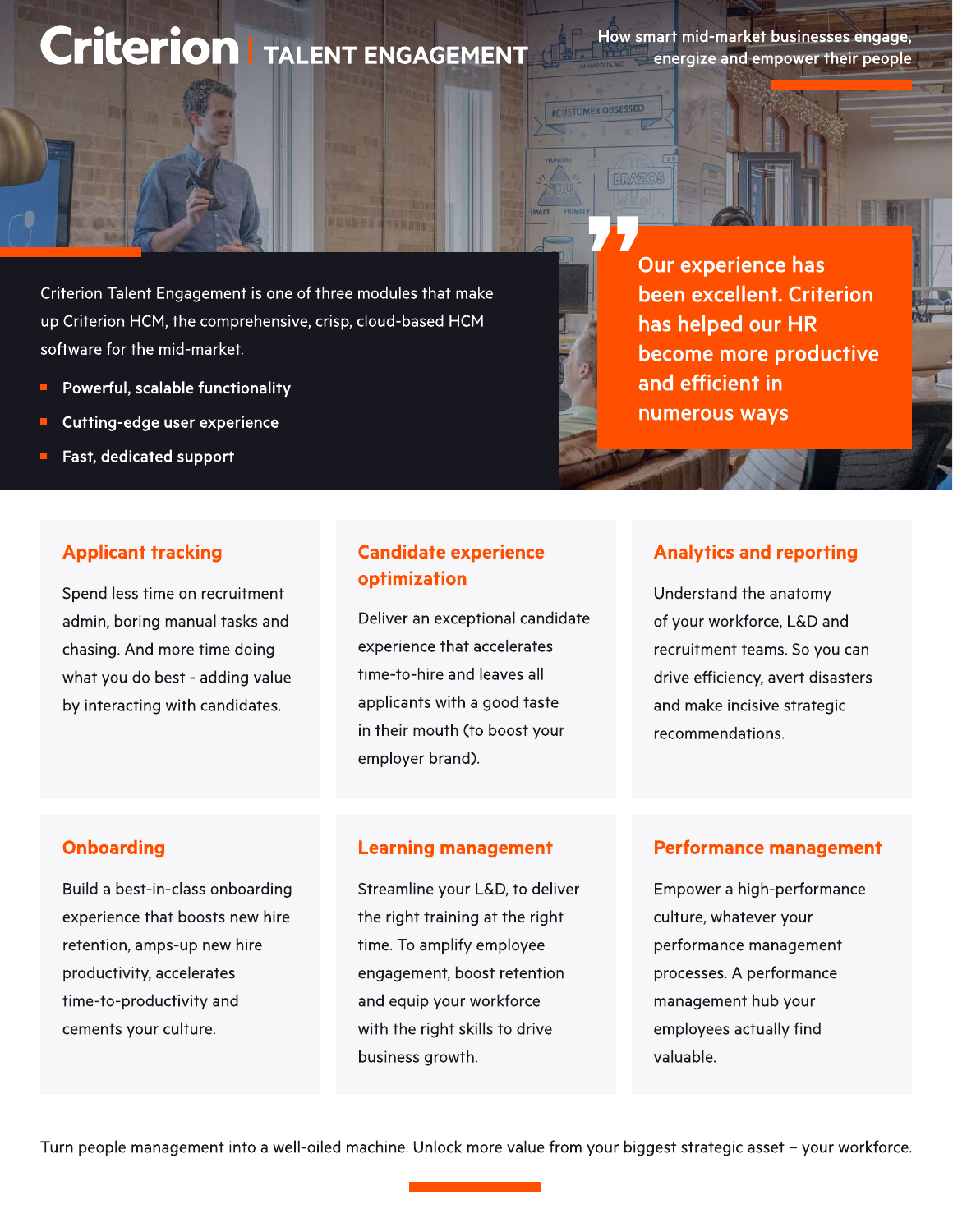

# Applicant tracking

Streamline your unique recruitment processes

- Build a totally bespoke application journey, plus set custom pre-screening questions
- Get everything you need first time with certificate, license and document upload
- Track internal and external applicants, and find them easily with multi-tier search
- Integrate recruitment with position management to maintain strategic visibility
- Avoid costly miscommunications with custom-config requisition approval workflows

# Candidate experience optimization

Boost your employer brand and attract better candidates

- Empower fast, convenient application with Indeed Quick Apply sync
- Embed integrated job portal on your site  $\blacksquare$ for branded, on-page application
- Auto-send personalized communications so applicants feel valued while they wait
- Allow candidates to import and upload documents for an easier, faster application

# Analytics and reporting

Increase strategic visibility, to drive improvement

- Ensure hassle-free compliance with EEOC collection and EEO-1 reporting
- Track requisition, applicant and training expenses П for better business clarity
- Enhance your recruitment team's performance with individual recruiter analysis
- Make smarter decisions with 100s of reports into every crucial people metric
- Get an early warning so you can avert potential people disasters before they happen

# **Onboarding**

Deliver onboarding that's as unique as your business

- Build a fully-configurable onboarding hub with unlimited forms, tasks and workflows
- **Prevent pre-start dropouts with preboarding** functionality from offer onwards
- $\blacksquare$ Capture insights to insure against future turnover with offboarding workflows
- $\blacksquare$ Make sure nothing falls through the cracks with automatic traffic light notifications
- Auto-populate employee database from job application  $-$  zero admin hassle